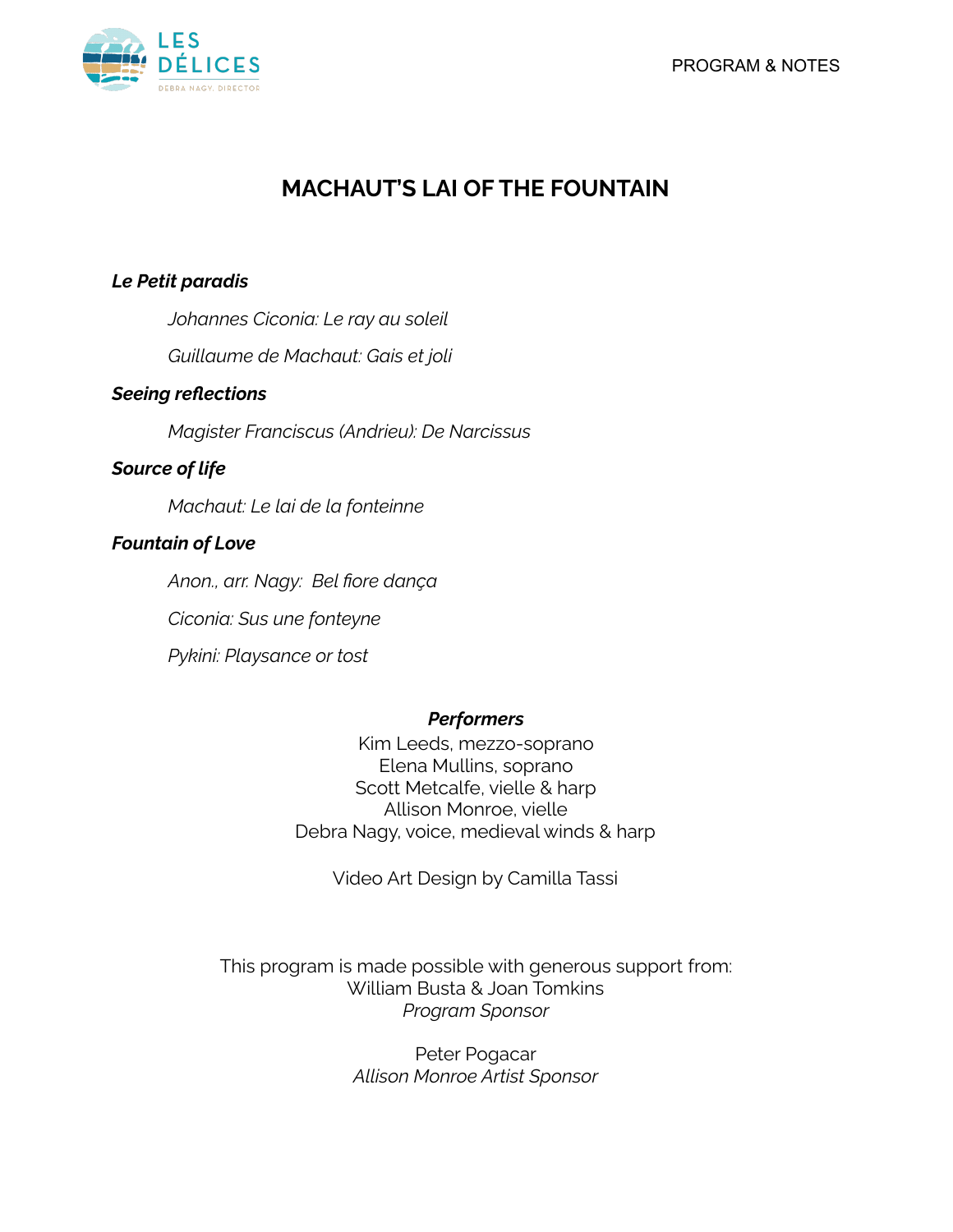

## **Notes on the Program:**

This program is inspired by the rare beauty of the medieval garden and its prized centerpiece - the fountain. A private garden encapsulated a sort of paradise not so different from the Garden of Eden and its centerpiece fountain was an artful combination of engineering and architecture: form and function came together to delight and entertain. Within the *jardin d'amour* (or garden of courtly love), fountains' still waters reflected the world above while their gentle bubbling complemented the sounds of birds and the rustling of leaves. Fountains also symbolized purity and renewal while serving as a metaphor for life's source and the divine.

Considering the range of associations and symbolism represented in this concert's beautiful and somewhat otherworldly music, we wanted to incorporate a sumptuous visual representation by drawing images from a range of both secular and sacred sources. Camilla Tassi's video art design draws its imagery from contemporary illuminated manuscripts that include the Roman de la Rose (c. 1405), small devotional books of hours (c. 1400), Machaut's own collected work manuscripts (c.1350-1380), and a medieval treatise on health and natural remedies (c. 1400).

Water that flows, ripples, reflects, and refracts light permeates this program from beginning to end. For instance, Johannes Ciconia's extraordinary canon *Le Ray au soleil* is practically kaleidoscopic as a single melody unfolds at different rates of speed while Magister Franciscus' ballade *De Narcissus* relates Ovid's (and the Roman de la Rose's) cautionary tale about a man falling in love with his own reflection. Ciconia's *Sus une fontayne* works differently but feels similar: extended mixed-meter passages, shifting rhythms, and long melismas beguile the listener as the singer delivers the text, "While gazing into a fountain I heard such sweet singing that my heart, body, and mind were captured as I waited."

In Guillaume de Machaut's *Lai de la Fonteinne*, flowing melodies become brilliant rainbows when refracted into three-voice canons that represent the mystery of the Holy Trinity. Just as Bach frequently embedded symbols into the very fabric and structure of his music, so did Machaut adopt a form in which one part contains three. The even numbered verses of his *Lai de la fonteinne* - written as a single line of music - generate their own polyphony in complex canons full of syncopation and hocket. The fountain, the stream flowing from it, and its source become an extended metaphor for the Trinity as Machaut asserts, "there is no difference between these three, for they are all of one essence, one virtue, one substance, one power, one wisdom: here is a most marvellous mystery."

In truth, it's a rare thing to hear (or perform!) an entire lai. This 12-stanza form inevitably yields a big piece of music, which takes over 20 minutes to perform. Machaut's large-scale sense of the musical and poetic journey is extraordinary as he leads the listener to absorb and transmit the musical and emotional shape of the whole piece from stanza to stanza through a series of unfolding variations.